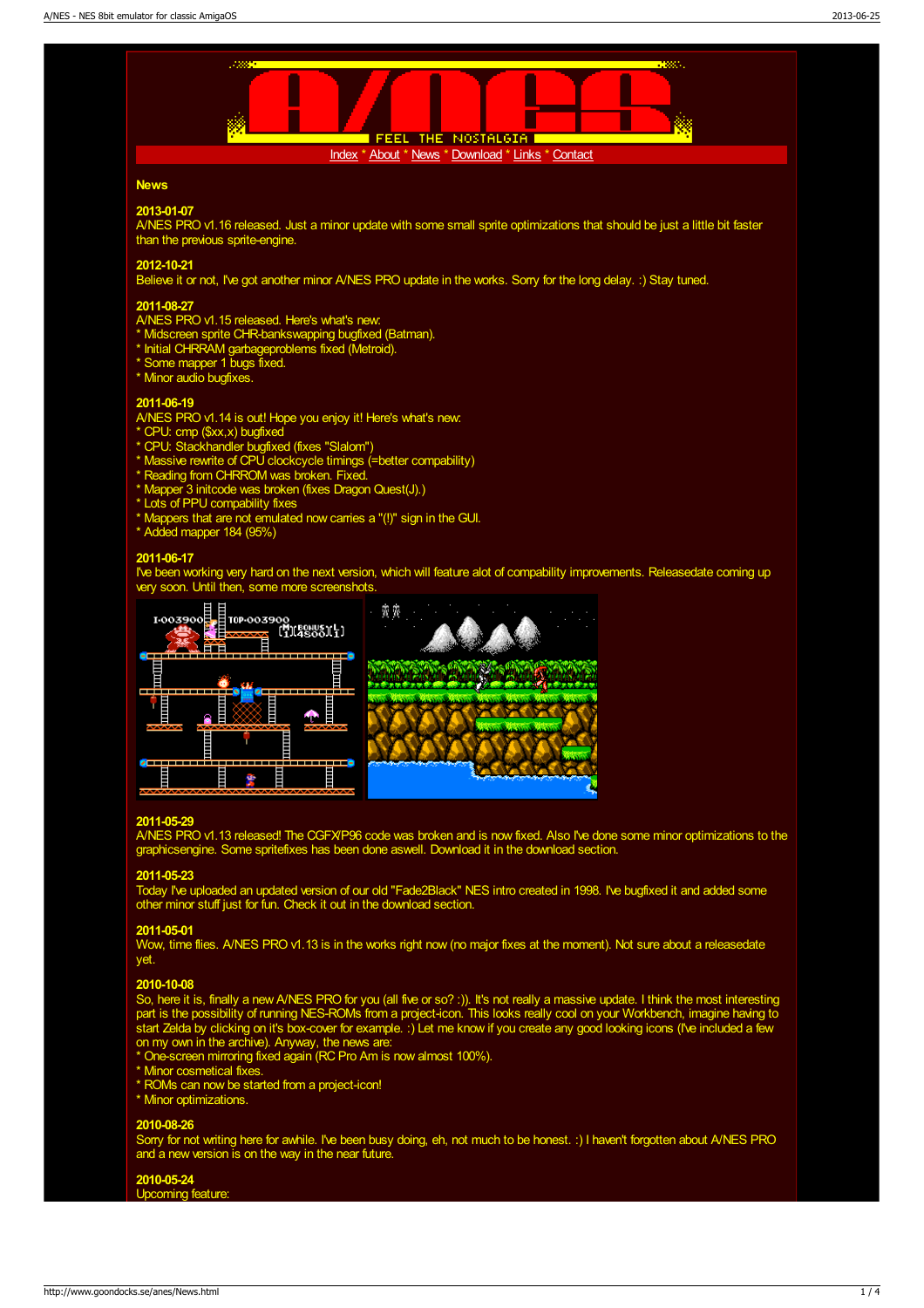

## 2010-05-22

- A/NES PRO v1.11 released. Phew, this was alot of work. Anyway, here's the changelog:
- \* NMI/IRQ addresses in GUI was wrong. Fixed!
- \* Timing of branch-opcodes fixed! (Should now be 100% accurate)
- \* Improved CPU clockcycle timings.
- \* NES stack-related code rewritten, now behaves like the real hardware.
- \* CGFX/P96-driver should now be faster.
- \* Gameregion are now also detected by analyzing filename instead of only checking header.
- \* One-screen mirroring fixed (RC Pro Am is now playable)
- \* Mirroring fixes (Final Fantasy 1)
- \* Various mapper fixes
- \* Misc minor optimizations.

### 2010-05-21

Just wanted to let you know I am working really hard with the next version. Currently I'm working to improve the timings. I dare to say that the NTSC mode is now probably like 90-95% cycle-accurate compared to a real NES. This means better compability in the end. Some games uses real ugly CPU-loops for scrolling ("Balloon Trip" mode in "Balloon Fight" comes to mind) and these kind of tricks will obviously work better with a more accurate CPU-core.

# 2010-05-13

A/NES PRO v1.10 released. Some minor fixes was done, but the biggest news is CGFX/P96 support is now implemented! It's in an early state and is a work-in-progress but I hope it should work. :)

Remember that there's many hours of work developing A/NES PRO. If you want to support and encourage future development, feel free to use the Paypal-link found [here](http://www.goondocks.se/anes/index.html).

Anyway, here's the complete changelog:

- \* CGFX/P96 support (partial, W.I.P)
- \* Spritehit flag for 8x16 sprites was sometimes ignored. Fixed (Zelda2).
- \* Fixed some scrolling issues.
- \* Shell-parameter handling was broken, fixed!

#### 2010-05-10 #2

Time for a small experiment. How many of you are actually using A/NES or A/NES PRO? Everyone who send me an e-mail within the next 48 hours will get a preview version of the next A/NES PRO in their mailbox. The e-mail should contain a description of your Amiga setup (OS, RAM etc. etc.) + a short story about your A/NES experiences. The e-mail address is [here](http://www.goondocks.se/anes/Contact.html).

#### 2010-05-10

The work continues. I've fixed a few more bugs (Bubble Bobble now works 100%). I'm also trying to get MMC3 IRQ's to work properly. If you've tried SuperMario3 you can see the effect of no IRQ's running (statusbar is corrupt etc.). When enabling MMC3 IRQ's, things seems to crash and have a hard time locating the issue at the moment. Annoying to say atleast..

#### 2010-05-08

Today, thirteen years ago, A/NES was given birth. And today, it's time to announce the sequel of A/NES, entitled A/NES PROFESSIONAL.

This is the emulator that I've been working on the last couple of weeks and I think it's ready for a public release now. However, due to complexity of the NES, there's still a few bugs to fix.

Anyway, A/NES PRO, is for high-end Amigas. It's not something you want to try on your 68030. Minimum recommended setup is atleast a 50Mhz 68060 CPU (and overclocked is even better). The reason for these high requirements is that I wanted to create an accurate emulator. I am not there yet, but it's a start. :). A/NES PRO was inspired and designed with the NatAmi in mind.

Anyway, let's skip the tech-stuff, here's the news:

\* Completely rewritten graphicsengine. Alot more accurate and nice looking, but also slower. :)

- \* Implemented "frameskip" option in preferences-section.
- \* ROMs can now be started from Shell, using "anes <romname.nes>".
- \* CPU-core bugfixes.
- \* Partial one-screen mirroring implemented (RC Pro Am)
- \* Mapper 87 implemented.

#### Parts of the new graphicsengine:

- \* Graphics are now handled as chunky- data instead of planar. More accurate at cost of performance.
- \* Sprite priorites implemented (sprites can appear behind background).
- \* CHR-bank swapping are now done entirely by using pointers instead of moving data. Many thousand percent faster than previous gfxengine.

\* Screen-mirroring are now handled correctly and uses pointers instead of moving data (=alot faster). Games like Metroid and Zelda2 now works properly.

\* Now uses C2P (Chunky2Planar) code by Mikael Kalms. Both 68060 and 68030 optimized versions included.

You may also have noticed that I've added a paypal-donate button my page. Feel free to use it if you'd like to encourage me to improve A/NES PRO even more in the future. Now, check out the **[download-section](http://www.goondocks.se/anes/download.aspx).** :)

# 2010-05-06

More screenshots. These are actual screenshots from A/NES (grabbed by WinUAE). These games are fully playable in an upcoming A/NES release.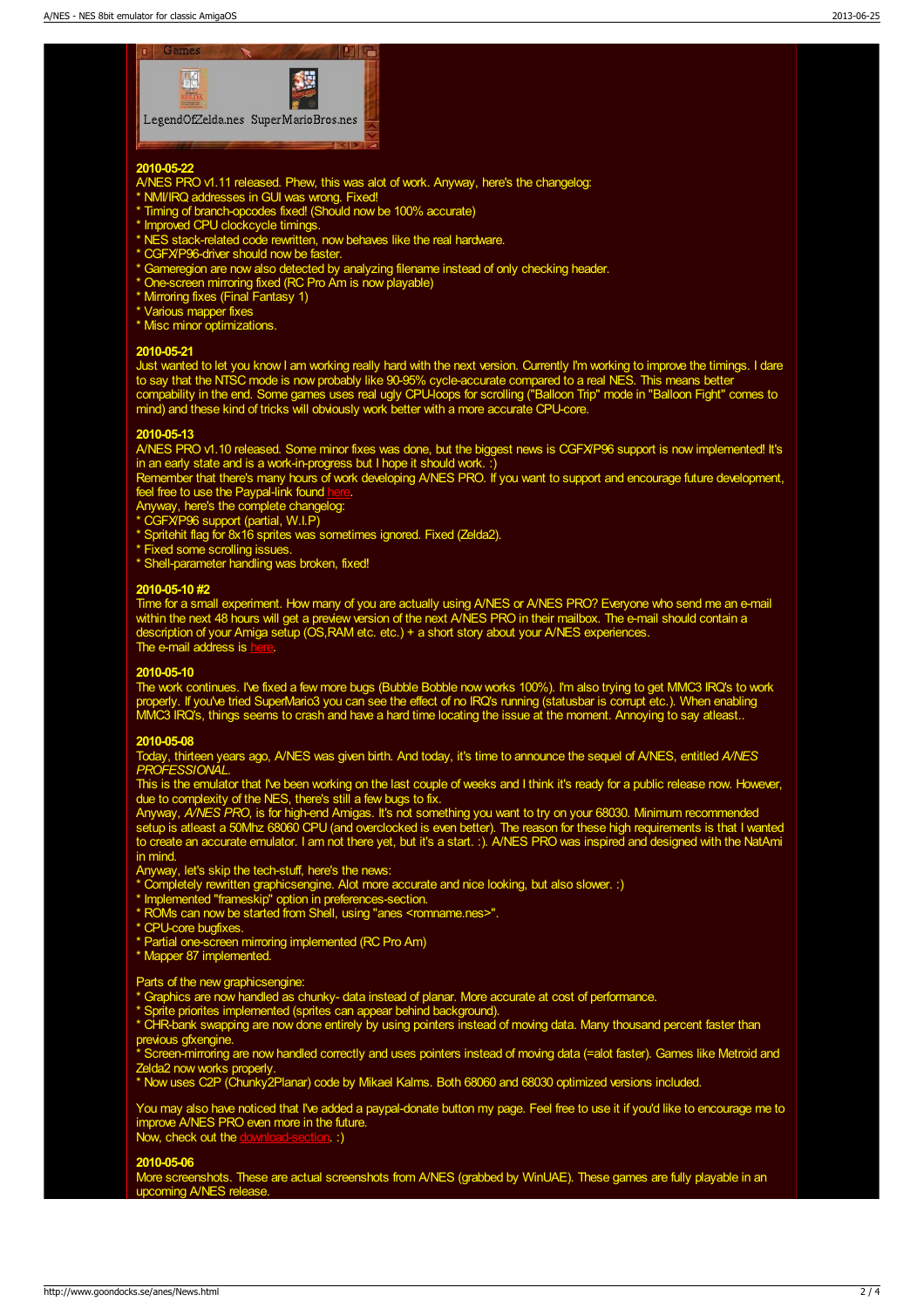

# 2010-05-04

The gfxcoding was progressing nicely, until I discovered something that didn't quite work. So I have rewrite parts of the code (again) to make it work as I want to. This will hopefully result in even better compability. I really want to release a public version soon so stay tuned. :)

## 2010-04-28

I've now changed my website provider to something that hopefully works a little better for me.

# 2010-04-20





# 2010-04-18

The new gfxdrivers is progressing nicely. I hope to have a public beta available shortly. However, the new and improved gfxdriver is coming at a price, and that's performance.

Next version of A/NES will be targeted at high-end classic Amigas (040/060) as a primary goal, due to the increased complexity of the new gfxdriver.

However, I'll still do my best to continue to improve performance for all Amigas. But if you haven't overclocked your CPU yet, this might be a good time to do that. :-)

> Here's an early screenshot of SuperMarioBros (please ignore colours and buggy sprites). Those large gray blocks represents different "colour-layers" which isn't really visible during gameplay (assuming the palette is correct, which it isn't on this screenshot). Anyway, the NES is a tricky piece

#### 2010-04-06 update #2

ø

I just thought it might be interesting to show some progress on the new gfxdriver. It's obviously not complete but anyway.. :) Here's a quick screenshot of "RC Pro Am". Ignore the buggy colours. Worth to notice here is that the graphics is shown correct unlike current version of A/NES. This titlescreen features "midscreen patterntable-swapping" (for you technically interested), that A/NES currently doesn't support properly, but the new gfxdriver does!





ŀ.

of ancient hardware. :) Oh by the way, at the moment the new gfxdriver \*will\* work on OCS/ECS chipsets. This is a feature once promised back in the 90's but perhaps it'll happen in the final release of the new gfxdriver (if ever finished). :)

# 2010-04-06

The work on the new gfxdriver is moving forward (slowly). My ambition is to make the gfxdriver work with A/NES as a plugin instead of integrated. And as usual, time will tell if this will succeed or not. It was along time ago I touched the gfxstuff in A/NES and at the moment I cannot say if the new driver will be usable on classic Amigas (which is of course, my goal). However, limitations of chipram and CPU makes this a challenging task. My current goal with A/NES is aswell to make it as accurate as possible (as accurate as the Amiga hardware allows). The downside is that making an accurate emulator requires fast hardware, and as you all know, Classic Amiga hardware isn't really up to date. :)

Some people may say that other NES emulators for AmigaOS can run some games at full speed on a 25Mhz 68030 or similar. Well, that might be the fact, but A/NES can't be compared to those emulators since they doesn't have any 6502 cyclecounting, which is a feature that improves compability but at the cost of performance. Anyway, be sure to check back here for new updated versions of A/NES. Feel free to e-mail me if you want to show your support for A/NES. :-)

## 2010-04-03

k

Working on a new gfxdriver (have just started..), time will tell if it'll end up useful or in the trashbin.